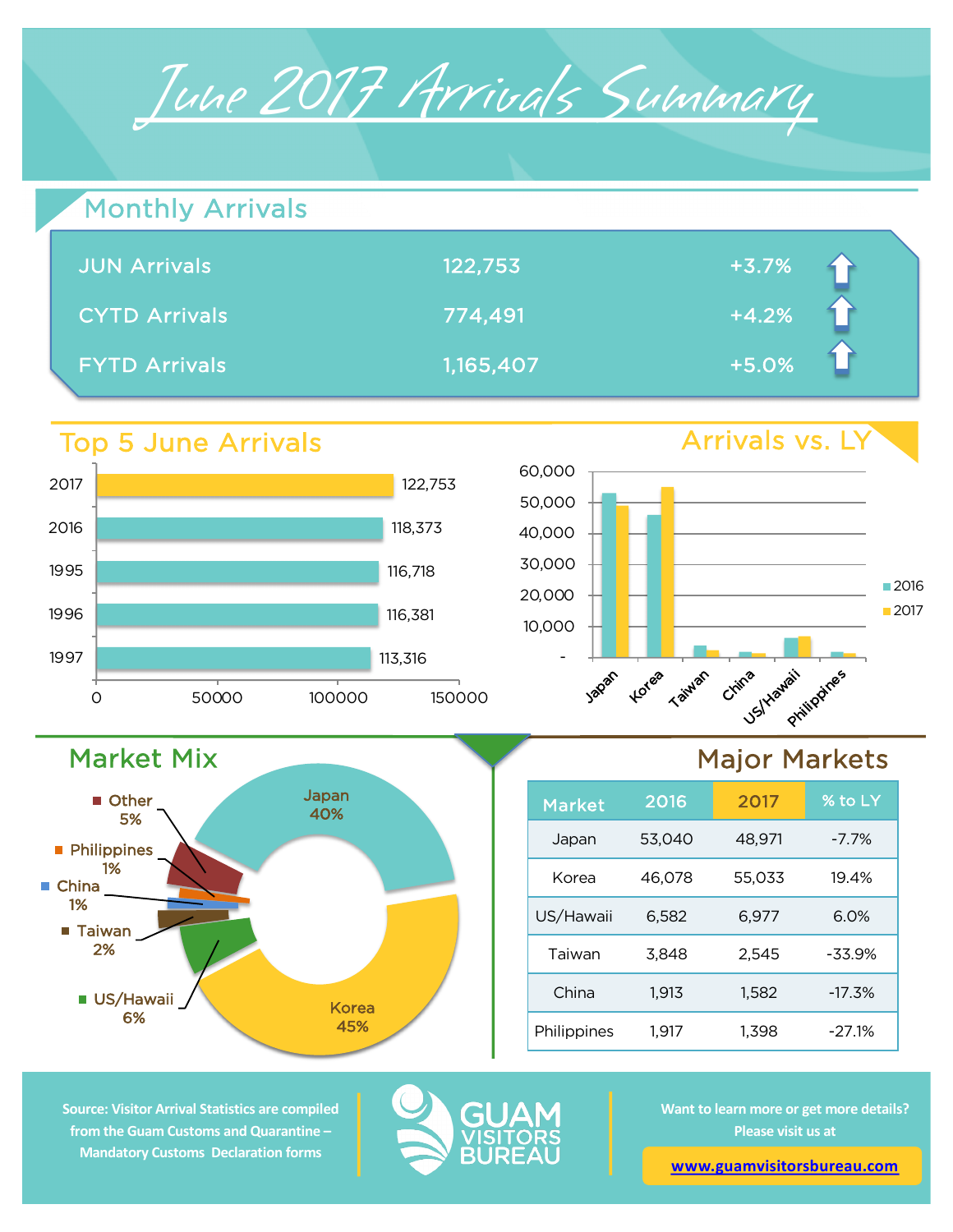|                  | <b>Visitor Arrival Summary</b> |  |
|------------------|--------------------------------|--|
| <b>June 2017</b> |                                |  |



|                                        | $Jun-16$ | <b>Jun-17</b> | % from LY |
|----------------------------------------|----------|---------------|-----------|
| Civilian Air Arrivals <sup>a</sup>     | 117.205  | 121.516       | 3.7%      |
| Civilian Sea Arrivals <sup>a</sup>     | 43       | 132           | 207.0%    |
| Armed Forces Air Arrivals <sup>a</sup> | 1.125    | 921           | $-18.1%$  |
| Armed Forces Sea Arrivals <sup>a</sup> | Ω        | 184           |           |
| <b>TOTAL VISITOR ARRIVALS</b>          | 118.373  | 122.753       | 3.7%      |

| <b>ORIGIN OF AIR ARRIVALS (Civilian &amp; Armed Forces)</b> | <b>Jun-16</b>      | <b>Jun-17</b>    | % from LY        |
|-------------------------------------------------------------|--------------------|------------------|------------------|
| <b>JAPAN</b>                                                | 53.040             | 48,971           | -7.7%            |
| Kanto (Tokyo)                                               | 26,939             | 25,261           | $-6.2%$          |
| Chubu (Nagoya)                                              | 6,346              | 6.111            | $-3.7%$          |
| Kinki (Osaka)                                               | 10,223             | 8,758            | $-14.3%$         |
| Koshinetsu                                                  | 969                | 969              | 0.0%             |
| Hokuriku                                                    | 772                | 796              | 3.1%             |
| Tohoku                                                      | 2,015              | 1,620            | $-19.6%$         |
| Kyushu                                                      | 2,120              | 2,277            | 7.4%             |
| Chugoku                                                     | 1,247              | 1,215            | $-2.6%$          |
| Hokkaido                                                    | 1,009              | 984              | $-2.5%$          |
| Shikoku                                                     | 835                | 580              | $-30.5%$         |
| Okinawa/Miya                                                | 402                | 237              | $-41.0%$         |
| Other                                                       | 163                | 163              | 0.0%             |
| <b>KOREA</b>                                                | 46,078             | 55,033           | 19.4%            |
| Seoul                                                       | 17,024             | 19,177           | 12.6%            |
| Incheon                                                     | 2,719              | 3,120            | 14.7%            |
| Chungbuk                                                    | 726                | 885              | 21.9%            |
| Chungnam                                                    | 1,668              | 1,836            | 10.1%            |
| Gangwon                                                     | 489                | 580              | 18.6%            |
| Jeonbuk                                                     | 593                | 782<br>2,494     | 31.9%<br>29.2%   |
| Gyeonbuk<br>Gyeonggi                                        | 1,931<br>9,849     | 11,613           | 17.9%            |
| Jeonnam                                                     | 1,204              | 1.738            | 44.4%            |
| Gyeongnam                                                   | 7,839              | 10,272           | 31.0%            |
| Other                                                       | 2,036              | 2,536            | 24.6%            |
| <b>TAIWAN</b>                                               | 3,848              | 2,545            | $-33.9%$         |
| Taipei                                                      | 2,127              | 1,524            | $-28.3%$         |
| Kaohsiung                                                   | 222                | 168              | $-24.3%$         |
| Taichung                                                    | 691                | 395              | $-42.8%$         |
| Taoyuan, Miaoli, Hsinehu                                    | 552                | 296              | $-46.4%$         |
| Other                                                       | 256                | 162              | -36.7%           |
| <b>CHINA</b>                                                | 1,913              | 1,582            | $-17.3%$         |
| Beijing                                                     | 241                | 176              | $-27.0%$         |
| Shanghai                                                    | 744                | 537              | $-27.8%$         |
| Guangzhou                                                   | 207                | 174              | $-15.9%$         |
| Other                                                       | 721                | 695              | $-3.6%$          |
| <b>U.S. MAINLAND</b>                                        | 5,397              | 5,584            | 3.5%             |
| <b>HAWAII</b>                                               | 1,185              | 1,393            | 17.6%            |
| <b>CNMI</b>                                                 | 1,657              | 1,834            | 10.7%            |
| <b>PALAU</b><br><b>FSM</b>                                  | 471<br>1,061       | 389<br>1,080     | $-17.4%$<br>1.8% |
| <b>RMI</b>                                                  | 103                | 176              | 70.9%            |
| <b>PHILIPPINES</b>                                          | 1,917              | 1,398            | $-27.1%$         |
| <b>AUSTRALIA</b>                                            | 137                | 160              | 16.8%            |
| <b>CANADA</b>                                               | 54                 | 62               | 14.8%            |
| <b>EUROPE</b>                                               | 127                | $\overline{123}$ | $-3.1%$          |
| <b>HONG KONG</b>                                            | 604                | 1,241            | 105.5%           |
| <b>THAILAND</b>                                             | 22                 | 34               | 54.5%            |
| <b>VIETNAM</b>                                              | 17                 | 3                | $-82.4%$         |
| <b>RUSSIA</b>                                               | 233                | 285              | 22.3%            |
| OTHER/UNKNOWN                                               | 466                | 544              | 16.7%            |
| <b>VISITOR INDUSTRY STATISTICS</b>                          |                    |                  |                  |
| <b>Hotel Occupancy Taxes<sup>c</sup></b><br>\$              | 2.911,789.94<br>\$ | 3,318,845.19     | 14.0%            |
| Weighted Hotel Occupancy Rate <sup>d</sup>                  | 81.5%              | 83.7%            | 2.7%             |
| Weighted Hotel Room Rate <sup>d</sup>                       | \$177.85           | \$183.65         | 3.3%             |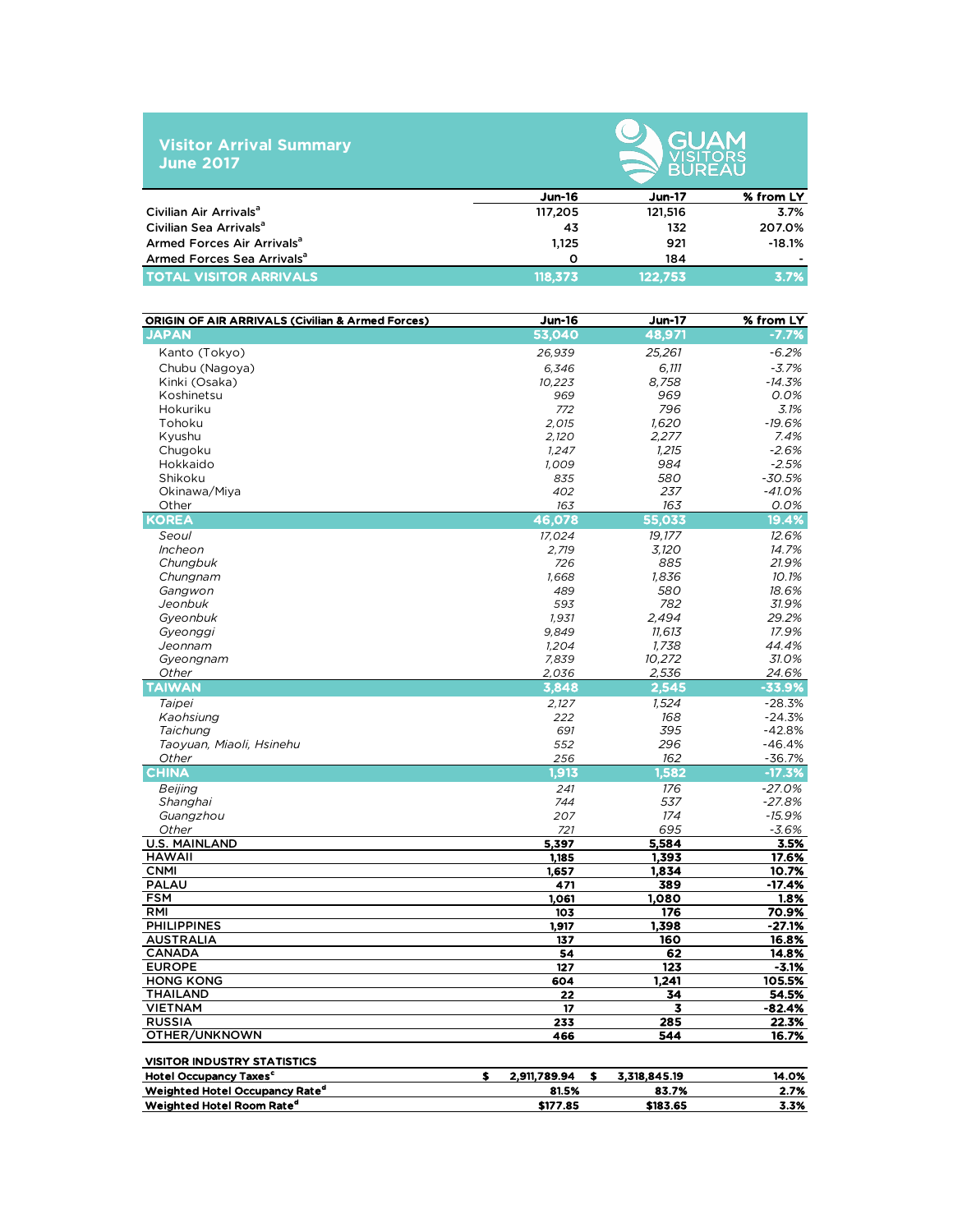## **Guam Visitors Bureau June 2017 Visitor Arrival Summary Calendar Year-to-Date 2016/17 • Fiscal Year-to-Date 2016/17**



|                               | CYTD 2016<br>(Jan - Jun '16) | <b>CYTD 2017</b><br>(Jan - Jun '17) | $%$ from LY | <b>FYTD 2016</b><br>(Oct '16 - Jun '17) | <b>FYTD 2017</b><br>(Oct '16 - Jun '17) | % from LY |
|-------------------------------|------------------------------|-------------------------------------|-------------|-----------------------------------------|-----------------------------------------|-----------|
| Air Arrivals <sup>a</sup>     | 733.499                      | 763,413                             | 4.1%        | 1.097.728                               | 1.152.825                               | 5.0%      |
| Sea Arrivals <sup>a</sup>     | 9.599                        | 11.078                              | 15.4%       | 12,410                                  | 12.582                                  | $1.4\%$   |
| <b>TOTAL VISITOR ARRIVALS</b> | 743.098                      | 774.491                             |             | .110.138                                | 1,165,407                               | 5.0%      |

| <b>ORIGIN OF AIR ARRIVALS (Civilian &amp; Armed Forces)</b> | <b>CYTD 2016</b><br>(Jan - Jun '16) | <b>CYTD 2017</b><br>(Jan - Jun '17) | % from LY      | <b>FYTD 2016</b><br>(Oct '16 - Jun '17) | <b>FYTD 2017</b><br>(Oct '16 - Jun '17) | % from LY      |
|-------------------------------------------------------------|-------------------------------------|-------------------------------------|----------------|-----------------------------------------|-----------------------------------------|----------------|
| <b>JAPAN</b>                                                | 364,994                             | 328.724                             | $-9.9\%$       | 553,660                                 | 510,313                                 | -7.8%          |
| Kanto (Tokyo)                                               | 176,796                             | 164,442                             | $-7.0%$        | 268,181                                 | 253,395                                 | $-5.5%$        |
| Chubu (Nagoya)                                              | 47,280                              | 43,837                              | $-7.3%$        | 72,077                                  | 64,765                                  | $-10.1%$       |
| Kinki (Osaka)                                               | 75,024                              | 59,355                              | $-20.9%$       | 114,367                                 | 97,292                                  | $-14.9%$       |
| Koshinetsu                                                  | 8,006                               | 7,713                               | $-3.7%$        | 12,625                                  | 12,614                                  | $-0.1%$        |
| Hokuriku                                                    | 5,548                               | 5,209                               | $-6.1%$        | 8,032                                   | 7,559                                   | $-5.9%$        |
| Tohoku                                                      | 12,823                              | 11,258                              | $-12.2%$       | 19,371                                  | 17,811                                  | $-8.1%$        |
| Kyushu                                                      | 14,587                              | 13,511                              | $-7.4%$        | 21.736                                  | 21,030                                  | $-3.2%$        |
| Chugoku                                                     | 8,923                               | 8,100                               | $-9.2%$        | 14,177                                  | 13,184                                  | $-7.0%$        |
| Hokkaido                                                    | 7,556                               | 8,286                               | 9.7%           | 10,640                                  | 11,939                                  | 12.2%          |
| Shikoku                                                     | 4,961                               | 3,664                               | $-26.1%$       | 7,481                                   | 5,939                                   | $-20.6%$       |
| Okinawa/Miya                                                | 2,246                               | 2,229                               | $-0.8%$        | 3,085                                   | 3,131                                   | 1.5%           |
| Other                                                       | 1,244                               | 1,120                               | $-10.0%$       | 1,888                                   | 1,654                                   | $-12.4%$       |
| KOREA                                                       | 252.978                             | 319,044                             | 26.1%          | 379,453                                 | 471,046                                 | 24.1%          |
| Seoul                                                       | 96.982                              | 110,104                             | 13.5%          | 148,120                                 | 162,171                                 | 9.5%           |
| Incheon                                                     | 15,645                              | 18,212                              | 16.4%          | 23,497                                  | 27,178                                  | 15.7%          |
| Chungbuk                                                    | 4,647                               | 5,951                               | 28.1%          | 6,918                                   | 8,549                                   | 23.6%          |
| Chungnam                                                    | 10,063                              | 12,393                              | 23.2%          | 15,018                                  | 18,448                                  | 22.8%          |
| Gangwon                                                     | 3,141                               | 4,358                               | 38.7%          | 4,730                                   | 6,304                                   | 33.3%          |
| Jeonbuk                                                     | 3,688                               | 5,605                               | 52.0%          | 5,443                                   | 8,115                                   | 49.1%          |
| Gyeonbuk                                                    | 10,304                              | 15,342                              | 48.9%          | 15,524                                  | 23,016                                  | 48.3%          |
| Gyeonggi                                                    | 55,384                              | 65,823                              | 18.8%          | 82,957                                  | 98,043                                  | 18.2%          |
| Jeonnam                                                     | 6,365                               | 9,126                               | 43.4%          | 9,139                                   | 13,134                                  | 43.7%          |
| Gyeongnam                                                   | 35,746                              | 56,938                              | 59.3%          | 52,332                                  | 84,231                                  | 61.0%          |
| Other                                                       | 11,013                              | 15,192                              | 37.9%          | 15,775                                  | 21,857                                  | 38.6%          |
| <b>TAIWAN</b>                                               | 21,671                              | 19,459                              | $-10.2%$       | 30,697                                  | 29,180                                  | $-4.9%$        |
| Taipei                                                      | 11,614                              | 10,755                              | $-7.4%$        | 16,678                                  | 16,123                                  | $-3.3%$        |
| Kaohsiung                                                   | 1,439                               | 1,300                               | $-9.7%$        | 2,039                                   | 2,166                                   | 6.2%           |
| Taichung                                                    | 4,304                               | 3,571                               | $-17.0%$       | 5,883                                   | 5,105                                   | $-13.2%$       |
| Taoyuan, Miaoli, Hsinehu                                    | 2,834                               | 2,440                               | $-13.9%$       | 4,045                                   | 3,741                                   | $-7.5%$        |
| Other                                                       | 1,480                               | 1,393                               | $-5.9%$        | 2,052                                   | 2,045                                   | $-0.3%$        |
| <b>CHINA</b>                                                | 15,664                              | 12,767                              | $-18.5%$       | 20,309                                  | 18,154                                  | $-10.6%$       |
| Beijing                                                     | 2,826                               | 2,346                               | $-17.0%$       | 3,752                                   | 3,284                                   | $-12.5%$       |
| Shanghai                                                    | 4,825                               | 4,009                               | $-16.9%$       | 6,119                                   | 5,731                                   | $-6.3%$        |
| Guangzhou                                                   | 1,306                               | 1,181                               | $-9.6%$        | 1.698                                   | 1,733                                   | 2.1%           |
| Other                                                       | 6.707                               | 5.231                               | $-22.0%$       | 8.740                                   | 7,406                                   | $-15.3%$       |
| <b>U.S. MAINLAND</b>                                        | 31,690                              | 31,674                              | $-0.1%$        | 45.409                                  | 45,880                                  | 1.0%           |
| <b>HAWAII</b>                                               | 7,592                               | 7,869                               | 3.6%           | 10,800                                  | 11,569                                  | 7.1%           |
| <b>CNMI</b>                                                 | 8,614                               | 8,924                               | 3.6%           | 12,687                                  | 13,186                                  | 3.9%           |
| PALAU                                                       | 2,422                               | 1,710                               | $-29.4%$       | 3,796                                   | 2,848                                   | $-25.0%$       |
| <b>FSM</b>                                                  | 5,609                               | 5,134                               | -8.5%          | 8,343                                   | 7,961                                   | $-4.6%$        |
| RMI                                                         | 654                                 | 614                                 | -6.1%          | 886                                     | 919                                     | 3.7%           |
| <b>PHILIPPINES</b>                                          | 9,889                               | 8,887                               | -10.1%         | 13,963                                  | 15,909                                  | 13.9%          |
| <b>AUSTRALIA</b>                                            | 1,349                               | 1,372                               | 1.7%           | 1,836                                   | 1,798                                   | $-2.1%$        |
| CANADA<br><b>EUROPE</b>                                     | 499                                 | 550<br>1,060                        | 10.2%          | 725                                     | 806                                     | 11.2%          |
| <b>HONG KONG</b>                                            | 985<br>3,973                        | 10,718                              | 7.6%<br>169.8% | 1,559<br>6,492                          | 1,633<br>14,217                         | 4.7%<br>119.0% |
| <b>THAILAND</b>                                             | 272                                 | 260                                 | $-4.4%$        | 387                                     | 363                                     | $-6.2%$        |
| <b>VIETNAM</b>                                              | 106                                 | 61                                  | $-42.5%$       | 149                                     | 91                                      | $-38.9%$       |
| <b>RUSSIA</b>                                               | 1,309                               | 1,715                               | 31.0%          | 2,156                                   | 2,662                                   | 23.5%          |
| OTHER/UNKNOWN                                               | 3,229                               | 2,871                               | $-11.1%$       | 4,421                                   | 4,290                                   | $-3.0%$        |
|                                                             |                                     |                                     |                |                                         |                                         |                |
| <b>VISITOR INDUSTRY STATISTICS</b>                          |                                     |                                     |                |                                         |                                         |                |
| <b>Hotel Occupancy Taxes<sup>c</sup></b>                    | \$20.401.459.58                     | \$23,323,556.70                     | 14.3%          | \$29.437.259.21                         | \$33,424,164.18                         | 13.5%          |

Weighted Hotel Occupancy Rate<sup>d</sup> 79.9% 85.8% 7.4% 77.6% 85.7% 10.4%  $\text{Weighted Hotel Room Rate}^d$   $\text{Rate}^d$   $\text{4.1\%}$ Note: CYTD is Calendar Year-to-Date and FYTD is Fiscal Year-to-Date. 2016/17 visitor arrivals may exclude Armed Forces sea arrival statistics and may not be comparable to figures last year. Visitor statistics

will be updated once the data is made available. Armed Forces sea arrivals exclude HP (home ported) or MSC (military sea command) personnel. Source: <sup>a</sup>Civilian air & sea arrivals. Customs Declaration Forms, Customs & Quarantine Agency. Processed by the Guam Visitors Bureau. Sources: bJapan Guam Travel Association, <sup>c</sup>Hotel Occupancy Tax collections are unaudited. Department of Administration, STR Global (Hotel Occupancy and ADR Report)